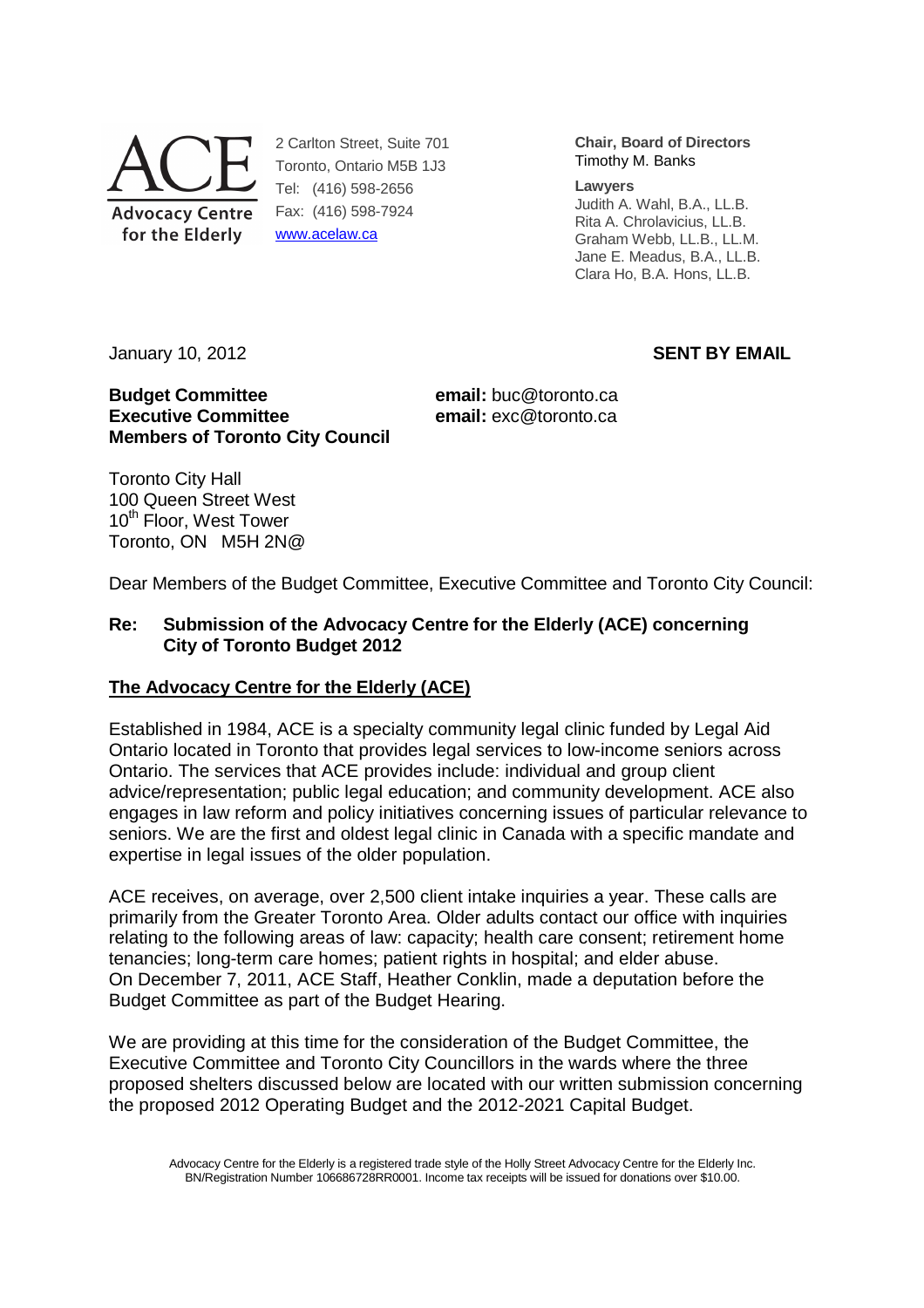#### **Proposed closure of three homeless shelters (Bellwoods House, Birchmount Residence, and Downsview Dells)**

While our deputation on December 7, 2011, focused specifically on the proposed closure of the Birchmount Residence, ACE's submission herein is of relevance to the proposed closure of all three of the above noted shelters. All three shelters provide housing and services to clients who are marginalized and vulnerable. Many of the residents living in these three shelters have mental health and/or substance dependence issues that they have dealt with their entire lives.

In the case of Birchmount Residence and Bellwoods House, these two shelters provide accommodation to older men (age 55 and older) and to older women (50 and older), respectively, who may have been homeless at some point, have a history of mental illness and/or substance dependence, and be survivors of abuse. ACE submits that the closure of these three shelters and the elimination of ninety-five (95) beds may very well mean that many of these residents will find themselves without housing and having to live on the street or going into the general shelter system.

# a. Retirement Homes

Based on ACE's expertise, retirement homes are not an option for many of the residents living at Birchmount Residence and Bellwoods House. ACE is familiar with retirement homes in Ontario. We provided submissions to the provincial government on the Retirement Homes Act, 2010, and its proposed regulations. According to the Ministry of Health and Long-Term Care, retirement homes are privately owned rental accommodations with fees ranging from \$1500.00 to \$5000.00 for accommodation and services. $^\mathrm{1}$ 

ACE submits that many of the residents currently residing at Bellwoods House, Birchmount Residence or Downsview Dells either receive disability benefits through the Ontario Disability Support Program (ODSP) or benefits from income support programs for seniors such as the Old Age Security (OAS), Guaranteed Income Supplement (GIS) and/or Canada Pension Plan (CPP). Should these three shelters close, retirement homes would not be a viable housing option for many of these residents as they simply would not be able to afford the fees.

# b. Long-Term Care Homes

-

According to the Ministry of Health and Long-Term Care:

To place all seniors on current LTCH (long-term care home) waitlists in LTCH beds (i.e., all current demand for LTCH is met) would require over 130,000 beds by 2021 (assuming the same level of demand continues in the future) or an

<sup>&</sup>lt;sup>1</sup> Government of Ontario, Seniors' Care: Retirement Homes, online: Ministry of Health and Long-Term Care

<sup>&</sup>lt; http://www.health.gov.on.ca/english/public/program/ltc/14\_retirement.html>.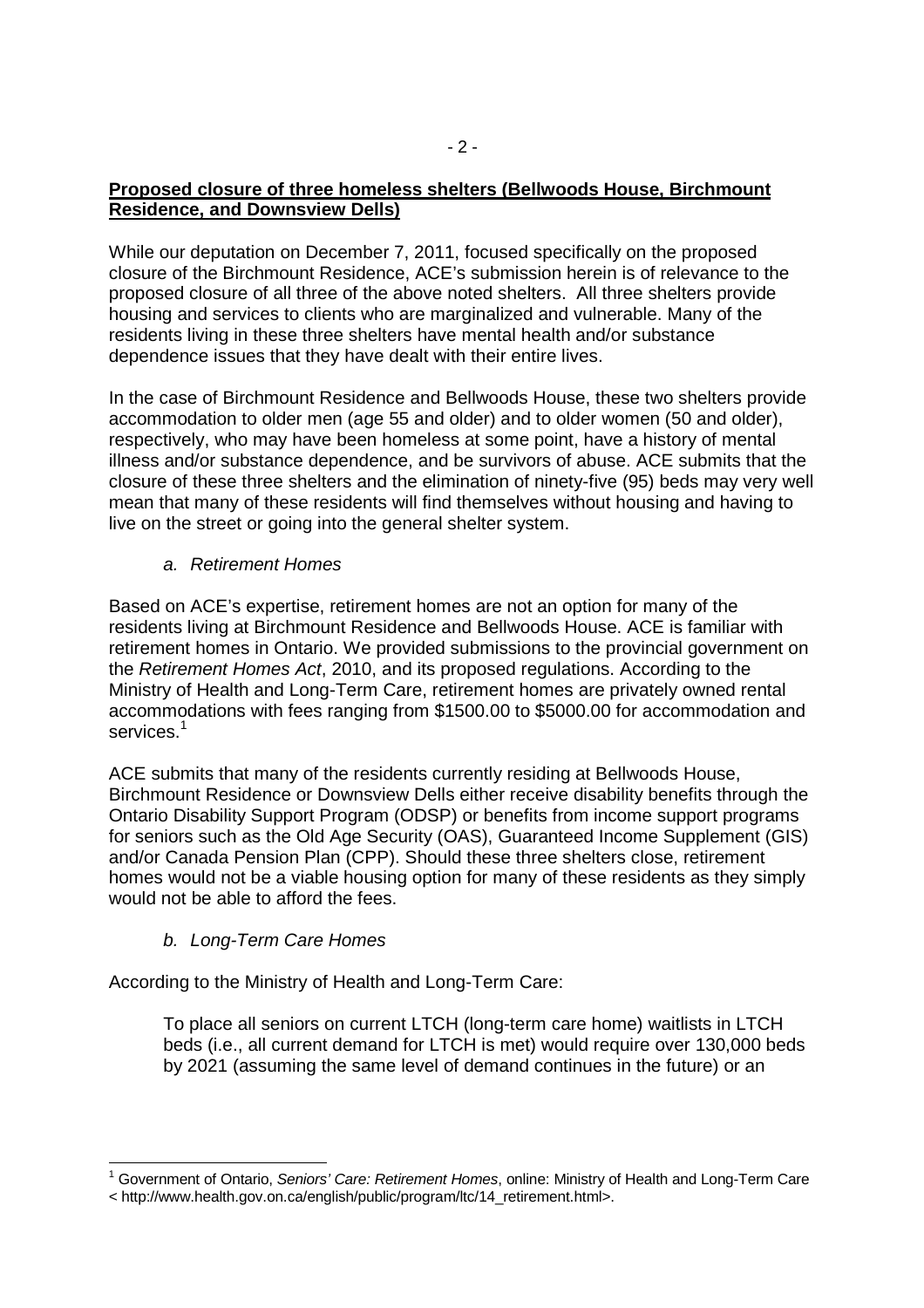approximate 75 per cent increase in bed capacity; it would also requirement additional investments in community services.<sup>2</sup>

ACE submits that long-term care homes are not necessarily a viable alternative accommodation for the residents living in these shelters. In order for an applicant to be eligible for long-term care, he or she must meet the criteria set out in the Long-Term Care Homes Act, 2007. The Community Care Access Centre (CCAC) is responsible for assisting clients in applying for long-term care. Clients who do not qualify under the criteria set out in the legislation will not be eligible to apply for long-term care.

In the event that an individual is determined to be eligible for long-term care and CCAC assists him or her in making an application, this does not mean that he or she will automatically be accepted in the long-term care home of his/her choice immediately. Waiting lists for long-term care homes can be long. Further, clients who have mental health, behavioural, and/or substance dependence issues face barriers to placement due to the lack of long-term care homes that are qualified to meet their complex care needs.

c. Cost to the Health Care System

-

ACE has concerns that the closure of the three emergency shelters will mean that residents will find themselves living on the street, in emergency shelters or, in the case of Birchmount residents, having to return to Seaton House where their safety may be at greater risk because they are more vulnerable. For these residents, not having somewhere to live where they can receive the medical and social supports they require may put them at greater risk suffering from an acute episode and ending up at hospital in the emergency department and subsequently requiring long-term care.

ACE submits that the potential savings to be gained from the closure of these three homeless shelters by no means outweighs the impact that these closures will have on the residents and the potential future cost to our health care system. Given that all evidence points to the fact that our population is aging and the need for services for seniors is increasing, the closure of homeless shelters, especially those that provide specific services to older adults who are vulnerable, is short-sighted and ill-advised.

**Recommendation:** ACE recommends that the Budget Committee, the Executive Committee and Toronto City Council reject the proposal to close Bellwoods House, Birchmount Residence and Downsview Dells. ACE submits that City Council consider using the surplus funds to continue operating these three vital services.

Alternatively, ACE submits that the City should engage in discussions with the provincial government and the Toronto-Central Local Health Integration Network (Toronto Central LHIN) to determine whether funding can be secured to keep these three shelters open.

 $2$  Dr. David Walker, Caring for Our Aging Population and Addressing Alternate Level of Care: Report Submitted to the Minister of Health and Long-Term Care, June 30, 2011, online: < http://www.health.gov.on.ca/en/public/publications/ministry\_reports/walker\_2011/walker\_2011.pdf> at 9.